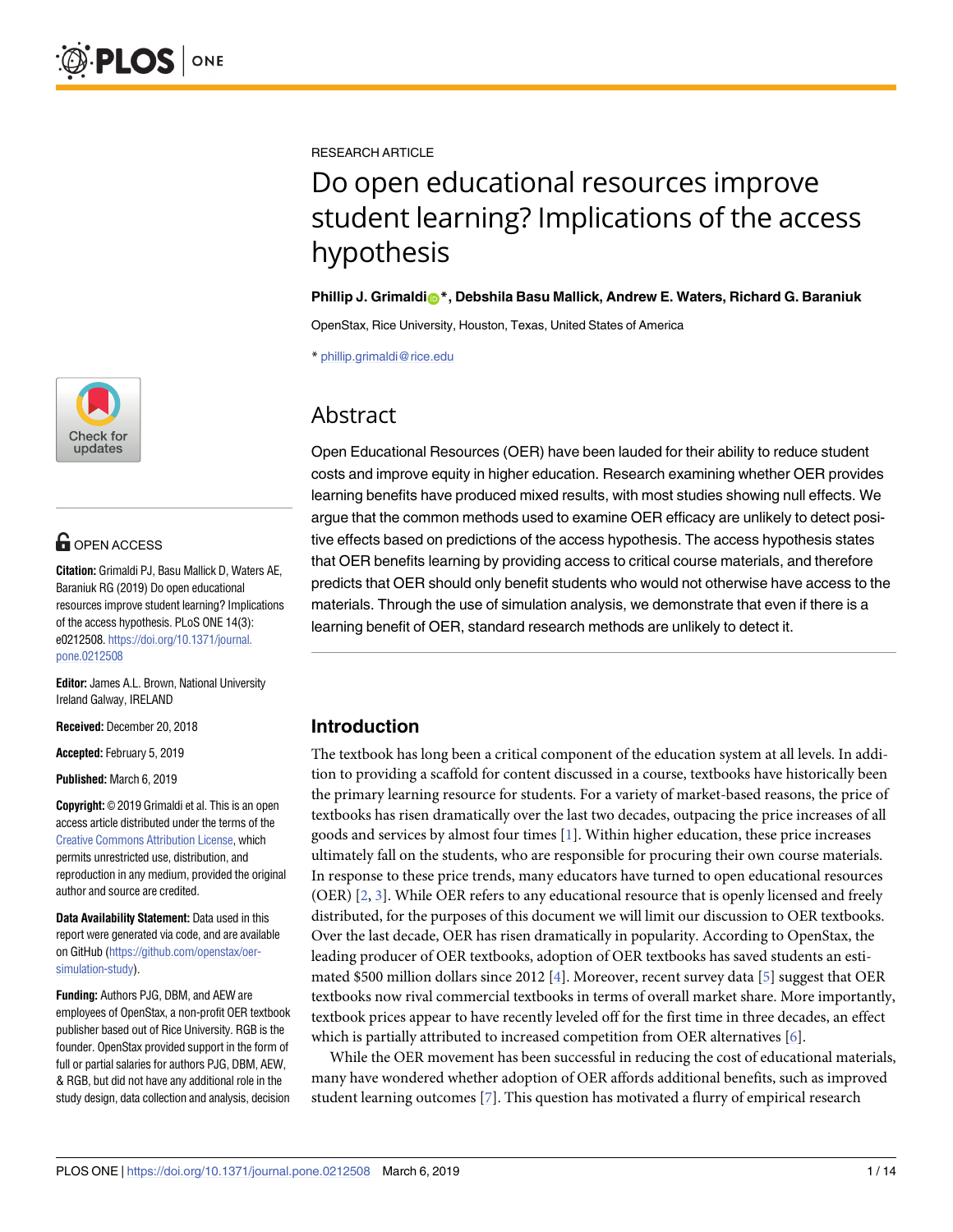to publish, or preparation of the manuscript. The specific roles of these authors are articulated in the 'author contributions' section.

ONE

<span id="page-1-0"></span>PLOS I

**Competing interests:** Authors PJG, DBM, and AEW are employees of OpenStax, a non-profit OER textbook publisher based out of Rice University. RGB is the founder of OpenStax. This does not alter our adherence to PLOS ONE policies on sharing data and materials.

comparing the grades of students who used OER textbooks to students who used a commercial textbook (for a recent review, see [\[8](#page-12-0)]). Overall, this research has produced somewhat mixed results. Several studies have found no significant differences between OER and traditional textbooks on student grades [9-12]. Occasionally, however, negative or positive effects are found. One study [[13](#page-12-0)] found no significant difference in regular exam scores, but did find a benefit of OER adoption on a specialized exam score. Another study [\[14\]](#page-12-0) compared OER and traditional texts across seven high school classes and found a negative effect of OER in two classes, and no significant difference in the other five classes. In a study comparing OER and a commercial textbook across fifteen courses [[15](#page-12-0)] a negative effect of OER was found in one course, a positive effect of OER in five courses, and a non-significant difference in the remaining nine courses. A six-semester study comparing OER to non-OER [[16](#page-12-0)] observed a negative effect in two semesters, and a positive effect in one semester. However, a later analysis revealed these effects were likely artifacts of confounding variables. A study comparing digital and print OER books to traditional print text across three course exams [\[17\]](#page-12-0) found a positive effect of digital OER on only one exam. A large scale evaluation of OER [\[18\]](#page-12-0) found positive effects of OER adoption on student grades. It is worth noting that this research varies considerably in terms of quality and rigor. Nearly all used quasi-experimental designs, and some failed to control for possible confounding variables (e.g.,  $[18]$  $[18]$  $[18]$ ; see  $[19]$  $[19]$  $[19]$  for a discussion). Nevertheless, the important thing to note is that the majority of comparisons in the literature find null effects of OER adoption on learning outcomes.

Why do most comparisons of OER to traditional materials fail to find a positive effect of OER? On one hand, the primary goal of OER is to offer an alternative to commercial textbooks that are comparable in quality, but free and openly licensed. Assuming an OER textbook is no different in quality, then there are no meaningful differences to explain effects on learning outcomes. License and cost certainly should not affect learning at a cognitive level. In this sense, the frequency of null effects is expected. On the other hand, the price of a textbook can affect whether a student decides to purchase a textbook, and a student cannot learn from a textbook they do not have. If we reasonably assume that having a textbook is better for student learning than not having a textbook, these students would then be at a learning disadvantage. Thus, adoption of OER would be effective as a learning intervention because it ensures that all students have access to the textbook, and would therefore result in better learning outcomes (for similar discussion, see [\[8](#page-12-0), [15](#page-12-0), [18](#page-12-0)]). We refer to this idea as the *access hypothesis*.

If access is the primary mechanism for how OER might affect learning outcomes, then we can see that current research approaches are not well suited for detecting an effect of OER adoption. In most educational research, an intervention is expected to impact all students who receive the intervention, and its impact is measured by comparing students who receive the intervention to students in a control condition. However, the access hypothesis predicts that an OER intervention should only affect a subset of students—specifically those who would not otherwise have access to the textbook. Students who are willing or able to purchase the textbook should not be affected. Yet, every study that has evaluated OER efficacy to date has treated OER as any other intervention, specifically by comparing an entire sample of students who received the OER intervention to a sample of students who did not. Indeed, this is the approach recommended by the most active researchers of the field [[20](#page-12-0)]. The problem with this approach is that the effect of the intervention is washed out by students who are not expected to be affected by the intervention. To draw an analogy, the current research approach in OER is the equivalent of measuring the effect of a pain relieving drug on a sample of people who are mostly not in pain. In this sense, we should not expect to observe effects of an OER intervention, even if we believe that having access to a textbook is beneficial to learning.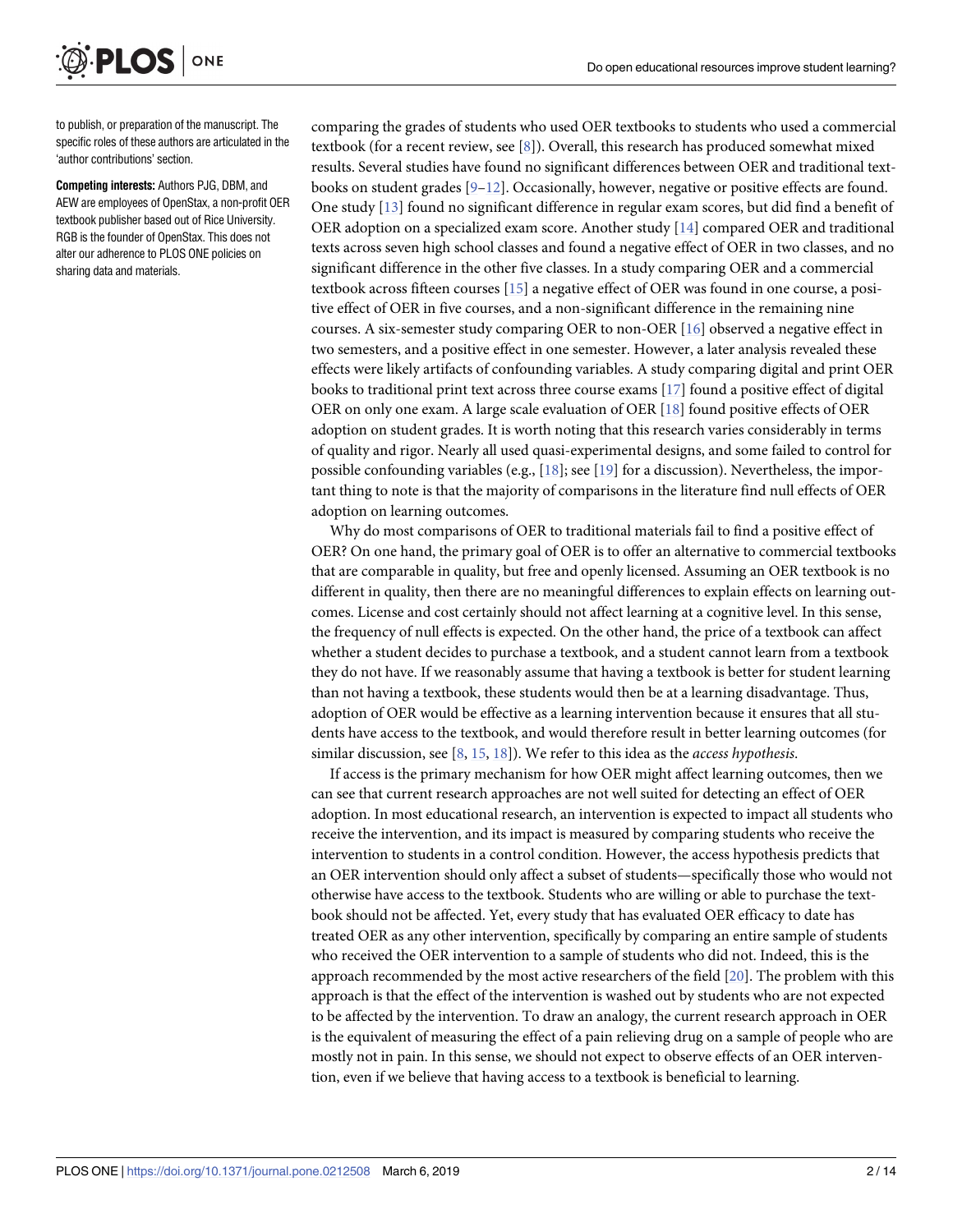<span id="page-2-0"></span>If the impact of OER is measured across an entire sample of students, then it is necessary for researchers to consider the textbook access rates prior to implementation of OER. Past research reveals some insights as to what the expected textbook access rates are in a typical classroom. A recent survey of over 22,000 Florida students enrolled in public universities and colleges found that close to 66.5% of students reported not purchasing a textbook at some point in their academic career [[21](#page-12-0)]. While this statistic is concerning, the data are limited in that they do not indicate what the access rates are in any given classroom. Just because a student avoids purchasing a textbook once does not mean they will repeat the behavior for all of their classes. Indeed, more targeted research reveals that access rates can be very high. A survey of 824 University of Colorado at Boulder Physics students [\[22](#page-12-0)] found that 97% purchased the required texts. Another survey of 1023 students at an undisclosed university across a range of introductory level science courses [[23](#page-12-0)] found that 96% of students reported purchasing their required texts. A survey of 162 students in a political science course [[12](#page-12-0)] found a 98% access rate. We can imagine that if an OER intervention were conducted on these samples, it would be very difficult to observe a positive effect because the existing access rates are already so high. Of course, we cannot expect access rates to be high in every classroom. An internal survey at Virginia State University [\[24\]](#page-12-0) reported that only 47% of students purchased textbooks. Unfortunately, they did not report how many students were included in this sample. Regardless, it is fair to say that the rate of textbook access will vary across contexts and student populations. As we will see, the access rate of any given population can have a profound effect on the results of research aimed at evaluating the impact of OER adoption.

In this paper, we argue that the standard approach taken in past research on OER efficacy is severely limited in its functional ability to properly evaluate the impact of OER. This functional limitation is controlled by the existing textbook access rate prior to an OER intervention. In order to formally illustrate this point, we conducted a series of simulated experiments designed to mimic a typical study on OER effectiveness. We used these simulated experiments to measure the likelihood of a standard OER efficacy study to correctly reject the null hypothesis (i.e., statistical power [[25](#page-12-0)]). A simulation study is useful because we can examine the expected results of an experiment in perfectly controlled conditions. Most real world educational research is plagued by instructor artifacts, confounding variables, and random differences between groups. Moreover, it is incredibly difficult to implement a randomized control trial with real students. In a simulation, we do not have to worry about any of these constraints. A simulation is also necessary in this case, because traditional power analysis does not allow us to vary the number of students who might be affected by an intervention, as is predicted by the access hypothesis. The primary goal of these simulations was to examine the influence of access rate on statistical power in a typical study of OER effectiveness, and make inferences about the likelihood of detecting a positive effect of OER adoption in a real world study. We then apply this model to evaluate existing studies that have already been conducted.

# **Simulation Study**

#### **Methods**

**Design.** For each simulated experiment, we first generated a sample of *n* student scores *s* from a normal distribution  $s \sim N(\mu, \sigma^2)$ , truncated between 0 and 100. These scores represented the final grade of each student in the course on a 100 point scale, where  $\mu$  was the sample mean and *σ* was the sample standard deviation. Second, students were randomly determined to have access to the textbook at a rate of *a*, and not have access at a rate of 1 − *a*. Third, students were randomly assigned to either an OER or Non-OER condition with the constraint that both conditions must have an equal size. Fourth, in order to simulate the effect of access,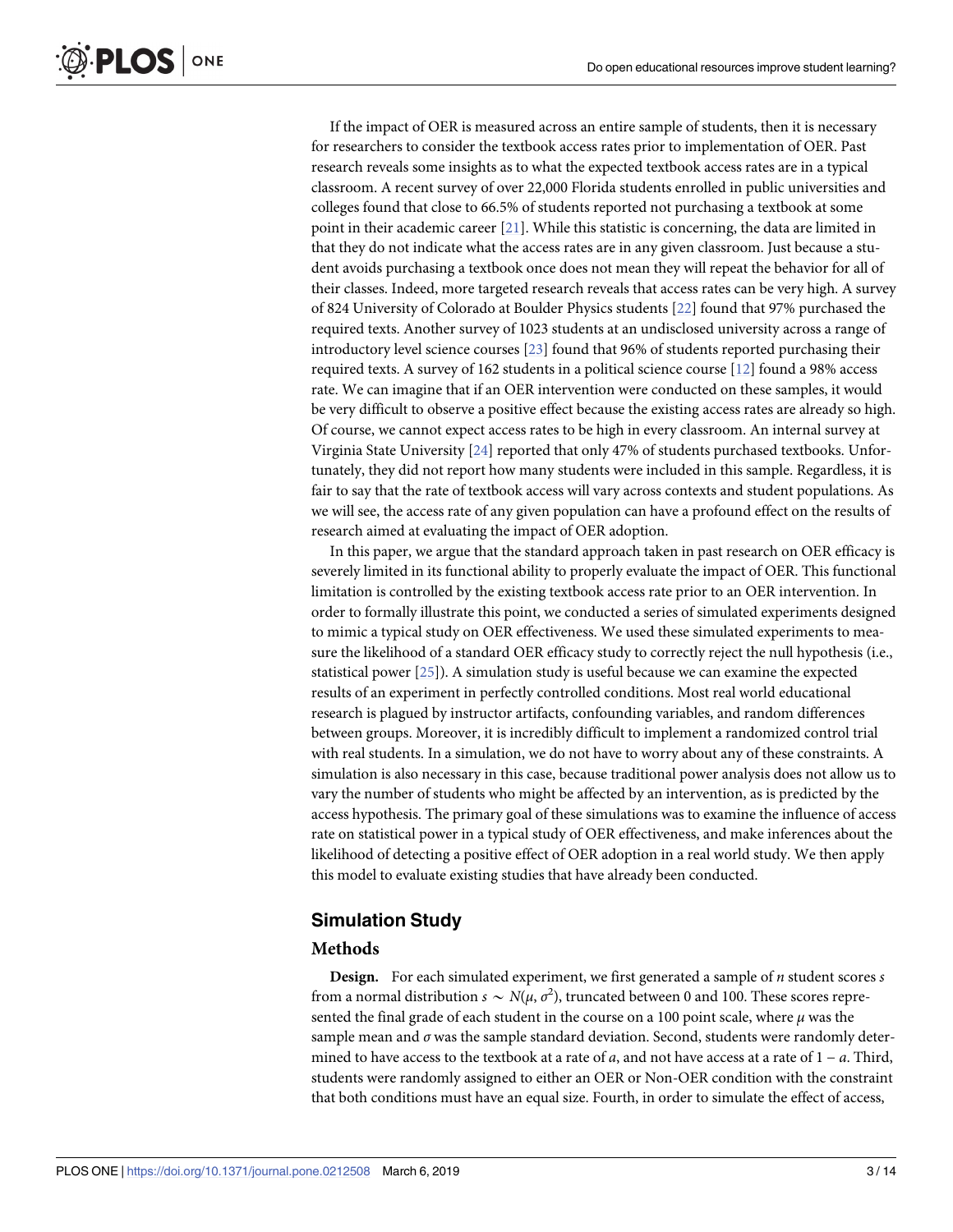

**Fig 1. Overview of the simulated experiments.** For each experiment, a sample of student scores were generated, and students were determined to have access or not to the textbook. Students were then randomly assigned to either an OER or Non-OER condition. The effect of access was simulated by reducing scores for students determined to not have access, but only in the Non-OER condition. Lastly, a statistical test the OER and Non-OER conditions was performed. See text for more information.

<https://doi.org/10.1371/journal.pone.0212508.g001>

we decreased the score of the students in the Non-OER condition who were previously determined to not have access to the textbook. The scores of students in the OER condition were unaffected, representing the fact that all of these students now have access to the book. The magnitude of the score decrease was equivalent to *dσ*. The parameter *d* represents the effect size [\[26\]](#page-12-0) of having access to a textbook. Finally, we fit a regression model that predicted student score by condition, and tested the condition coefficient against 0 by using a standard ttest. An overview of the simulation is shown in Fig 1.

**Parameter values.** For determining the value of *n*, we wanted to use similar sample sizes as studies that have examined OER in past research. Of the 42 direct comparisons of OER and

<span id="page-3-0"></span>PLOS ONE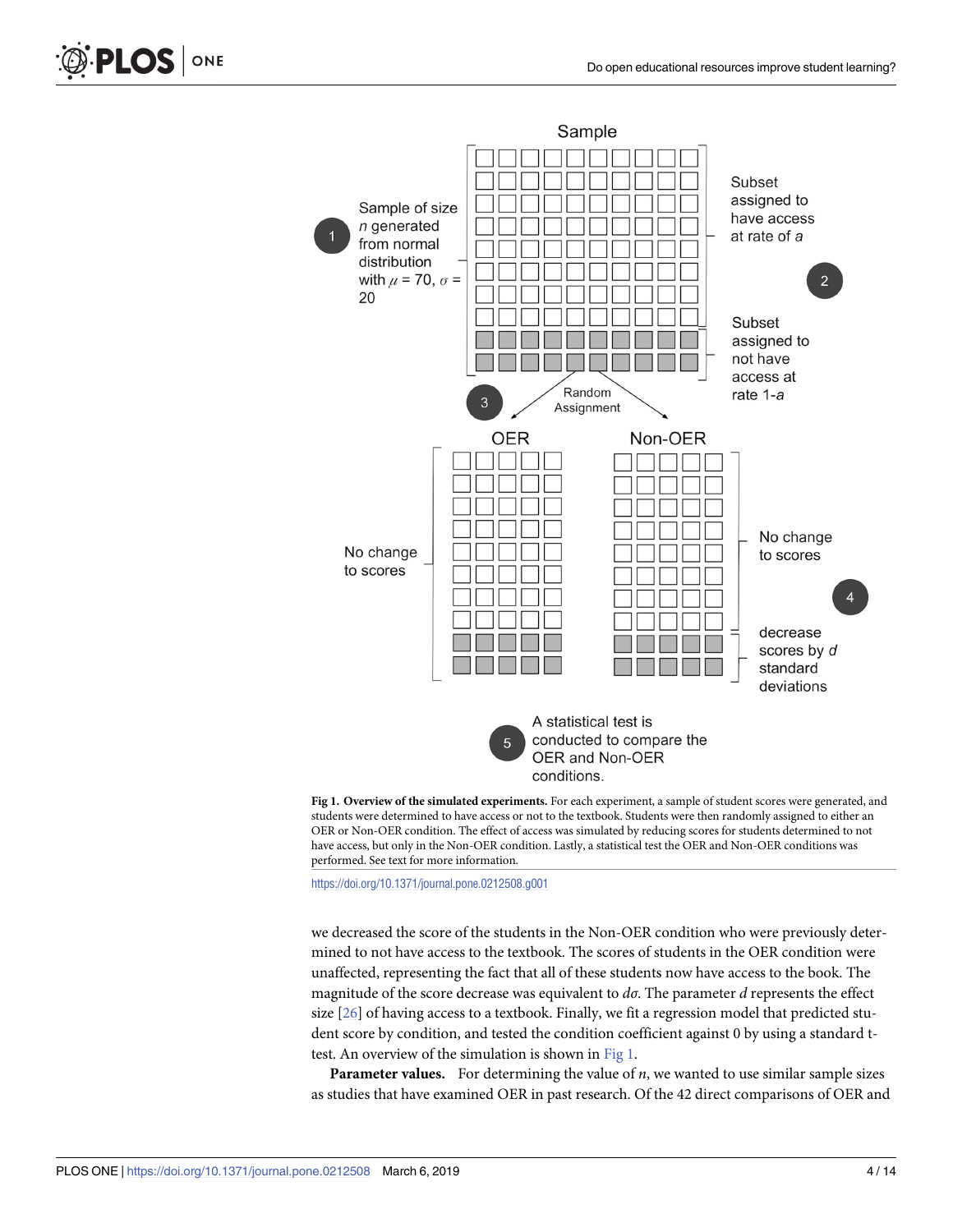<span id="page-4-0"></span>non-OER materials on course grade [[9,](#page-12-0) [12](#page-12-0), [14](#page-12-0)–[18](#page-12-0), [27](#page-12-0), [28](#page-13-0)], 95% involved sample sizes smaller than 5000 students. Thus, we examined levels of *n* between 100 and 5,000. We address sample sizes larger than 5,000 later in this report.

For generating our sample distribution, we set *μ* to 70 and *σ* to 20. We chose these values because we felt they were representative of a typical classroom, and similar to those we have observed in past research. However, because the effect of an intervention is measured by relative differences in scores, the actual values used here do not have much influence on the outcome of the simulation.

For the *a* parameter, which represents the proportion of students who are expected to have access to the textbook, we wanted to examine access rates that would be expected in a typical college classroom. We examined 6 different levels of *a* − 40%, 50%, 60%, 70%, 80%, and 90%. This range is likely to cover most student populations that might appear in OER research.

The *d* parameter represents the effect of having access to a textbook versus not having access to a textbook. We anticipated the literature would provide a clear direction for setting this parameter. To our surprise, despite the ubiquity of textbooks in higher education, there are few studies examining the effects of textbooks in general (both OER and non-OER) on learning outcomes. To our knowledge, there are no experimental studies that would afford calculation of a reasonable effect size of textbook usage. There are some correlational studies that at least show positive relationships between textbooks and learning. One study [[22](#page-12-0)] reported moderate correlations between the amount of reading assignments a student completed and their final course grade for conceptual physics courses  $(r = .45)$ , but no correlation for calculus based physics ( $r = .07$ ). Another study [\[23](#page-12-0)] found that students who reported regularly reading their textbook had higher grades than students who read their textbooks only occasionally. However, they also found no difference between students who *never* read their books and those who read regularly. A positive relationship between student grades and engagement was found between student grades and engagement with a digital textbook, even after accounting for general student aptitude [[29](#page-13-0)]. In sum, these studies show at the very least that use of the textbook can be beneficial to learning. We concluded that if there is an effect of textbook access on learning, it is likely to be small. Thus, we set *d* to a value of 0.25, which is considered to be the minimum effect size necessary for an educational intervention to be substantively important [\[30\]](#page-13-0).

**Procedure.** For each level of *n* and *a*, we repeated the experiment 10,000 times and recorded the *p*-values of each experiment. Statistical power was computed as the proportion of studies with *p*-values lower than  $\alpha$ . All simulations were conducted using R [\[31\]](#page-13-0), and based on code presented in [[32](#page-13-0)]. The full code used for the simulations is available on GitHub [\(https://](https://github.com/openstax/oer-simulation-study) [github.com/openstax/oer-simulation-study](https://github.com/openstax/oer-simulation-study)).

## **Results**

We examined the proportion of simulated experiments that rejected the null hypothesis at the standard  $\alpha$  of 0.05 (i.e., power). The results are shown on [Fig](#page-5-0) 2. As is the case of all experiments where samples are drawn from normal distributions, the probability of success increases with *n* [[25](#page-12-0)]. However, we also see that access rate (*a*) plays a strong influence on the ability to detect the effect of OER. When access is very low, experiments have a much higher likelihood of correctly rejecting the null hypothesis with smaller *n*. This makes sense, because there are more student in the sample that can be impacted by the intervention. However, as *a* increases, it pulls the probability of success down. Indeed, when *a* is large, it requires very large numbers of students to detect a significant effect. To illustrate the strength of this relationship, an OER experiment with 10,000 students will have a 89.3% chance of success when the access rate is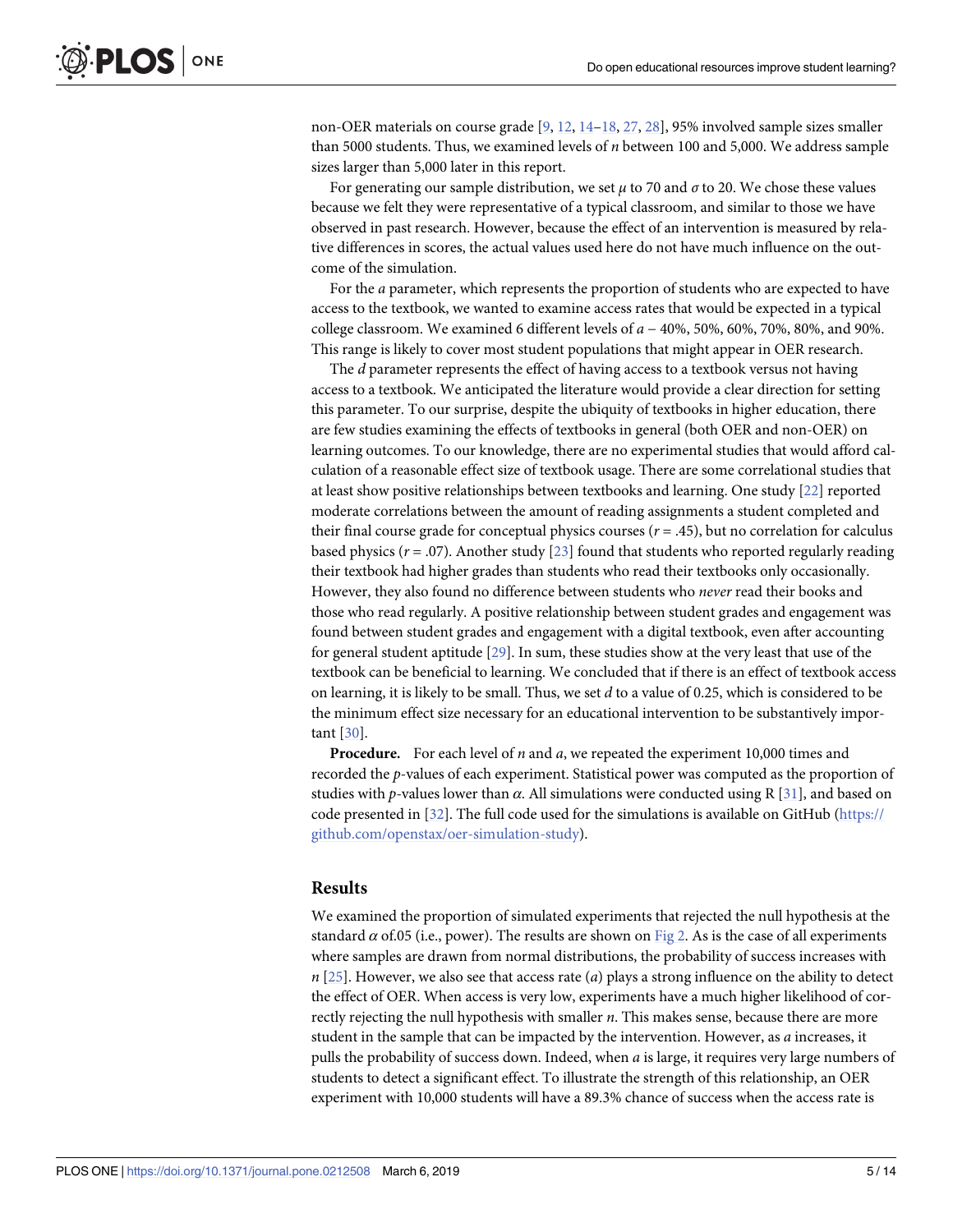<span id="page-5-0"></span>

[Fig](#page-4-0) 2. Probability of successfully detecting an effect of OER as a function of access rate and sample size. A study sample's access rate to textbooks prior to adopting OER can severely hinder the likelihood of detecting an effect of OER, even at large sample sizes.

<https://doi.org/10.1371/journal.pone.0212508.g002>

70%. However, the same 10,000 student experiment conducted on a sample with an access of 80% will only have a 56.5% success rate. The situation gets considerably worse when the access rate is 90%. This experiment would only have a 19% success rate. The fact that an experiment with 10,000 students would have such a low chance of correctly rejecting the null hypothesis demonstrates the influential role of access rate.

## **Examination of past studies**

The results of these simulations beg the question—how are we to interpret previous studies that have examined the effects of OER interventions on learning outcomes? To this end, we used the simulation procedure described previously to conceptually replicate prior studies on OER efficacy, with the goal of estimating the probability that such a study would have detected an effect of OER, given the reported sample sizes used in those studies at different levels of access.

## **Methods**

**Selection of research.** From the literature, we were able to find 42 direct comparisons of OER to traditional materials, across 9 publications [\[9](#page-12-0), [12](#page-12-0), [14–18,](#page-12-0) [27,](#page-12-0) [28\]](#page-13-0). We did not include a study or comparison if tests of statistical significance were not reported. Further, we only included comparisons that used a continuous performance metric as their dependent variable (i.e., grades on a 0-4 scale or test scores). Comparisons that used non-performance based dependent variables (e.g., drop or withdrawal) were not included, as they are not suitable for use as measures of learning. Some studies (e.g., [[15](#page-12-0)]) examined both grades *and* pass rates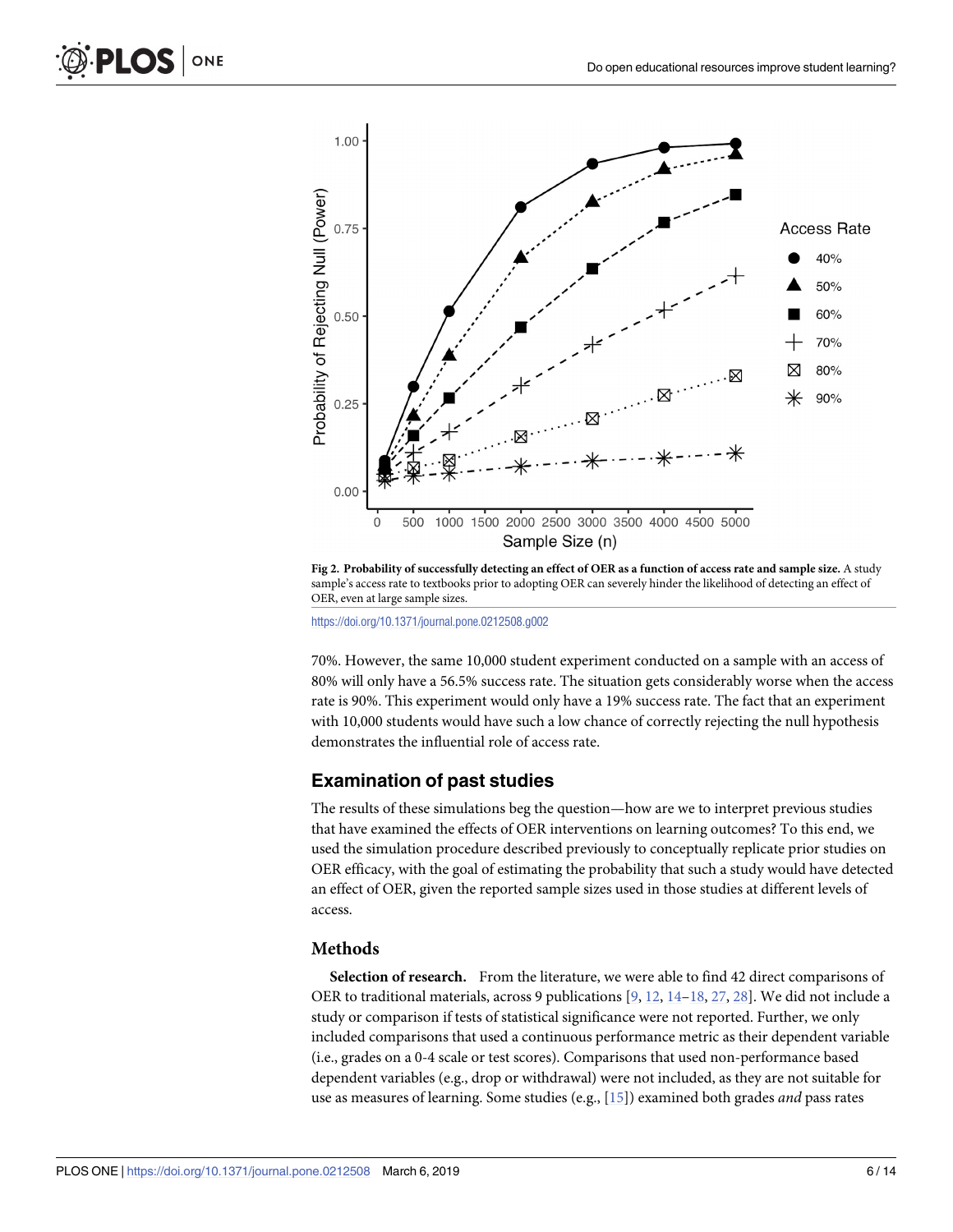<span id="page-6-0"></span>separately, which is a dichotomous version of grade (i.e., C- or better.). As an aside, it is not clear to us why both measures are sometimes used, as the measures are likely highly correlated. In cases where both measures were used, we only included comparisons on course grade. We did not examine studies that only examined pass rates, because these studies use non-parametric statistics which are not applicable to the power analysis we conducted. Also, several studies conducted both an analysis which collapsed across different courses or semesters, and then conducted separate analyses for each of these levels [[16](#page-12-0), [27](#page-12-0)]. In these cases, we only included each separate analysis, but not the overall analyses. In the case of [[18](#page-12-0)], they collapsed across multiple courses without conducting separate analysis for those courses. In this case, we only included the overall analysis. The complete list of comparisons is shown on [Table](#page-7-0) 1.

**Simulation power analysis.** For each of the prior comparisons, we conducted 10,000 simulations using the same sample sizes reported by the authors. Since there is no way of determining the true access rate of the samples used in these comparisons, we used a range of *a* values (40%, 60%, and 80%). All other assumptions of the prior simulations were the same  $(\mu = 70, \sigma = 20, d = .25, \alpha = .05)$ , with one exception. We noted that many of the prior studies under consideration had imbalanced numbers of Non-OER and OER students, typically with far more Non-OER students than OER students. Rather than assuming equal sample sizes like in the previous simulations, we matched the sample size allocation ratio of the comparison study in the simulations. For example, the study in [\[15\]](#page-12-0) reported one comparison with 4615 students, but 4531 in the Non-OER condition, and 84 students in the OER condition. In our simulations of this study, we drew samples of 4615 students, and allocated 98.2% to the Non-OER condition, and 1.8% to OER condition.

# **Results**

The estimated power for each comparison, for access rates of 40%, 60%, and 80%, are shown on the far right columns of [Table](#page-7-0) 1. We can see that for most comparisons, even under the most optimistic of scenarios (i.e., 40% access), the expected likelihood that the comparison would yield a positive significant effect of OER is very small. Only the comparisons which had very large sample sizes had substantial power at the 40% access level [\[16,](#page-12-0) [18\]](#page-12-0), though even some of these comparisons had low power at 80% access rates. Note that for many studies, power is so low at the 80% access level that the probability of correctly rejecting the null hypothesis is just as likely as falsely rejecting a true null hypothesis ( $\alpha$  = .05)! Thus, if there was an 80% access rate, these experiments were just as likely to detect a real effect of OER as they were to detect a false effect of OER. Interestingly, one comparison [[15](#page-12-0)] had low power even with a sample size over 4000 students. This was due to the extreme imbalance of students in the Non-OER and OER conditions.

Given the results of this power analysis, we can determine the expected number of comparisons that should have correctly rejected the null hypothesis by summing the power values for each level of access. Across the 42 reported comparisons, we would only expect to observe significant effects of OER 18, 11.5, or 5.2 times, for the 40%, 60%, and 80% access rates, respectively. Note that only 9 of the 42 comparisons on [Table](#page-7-0) 1 found positive effects of OER on learning outcomes. Even though this number seems very low, the results of the simulation power analysis demonstrate that this is well aligned with what should be expected, even if there is a real effect of OER. Of course, our power estimates assume perfect conditions. These real world studies have many confounding factors to contend with, so it is likely that the real power of these studies was even lower than what we estimated. In this case, it is possible that the number of significant effects found so far could even be higher than what would be expected.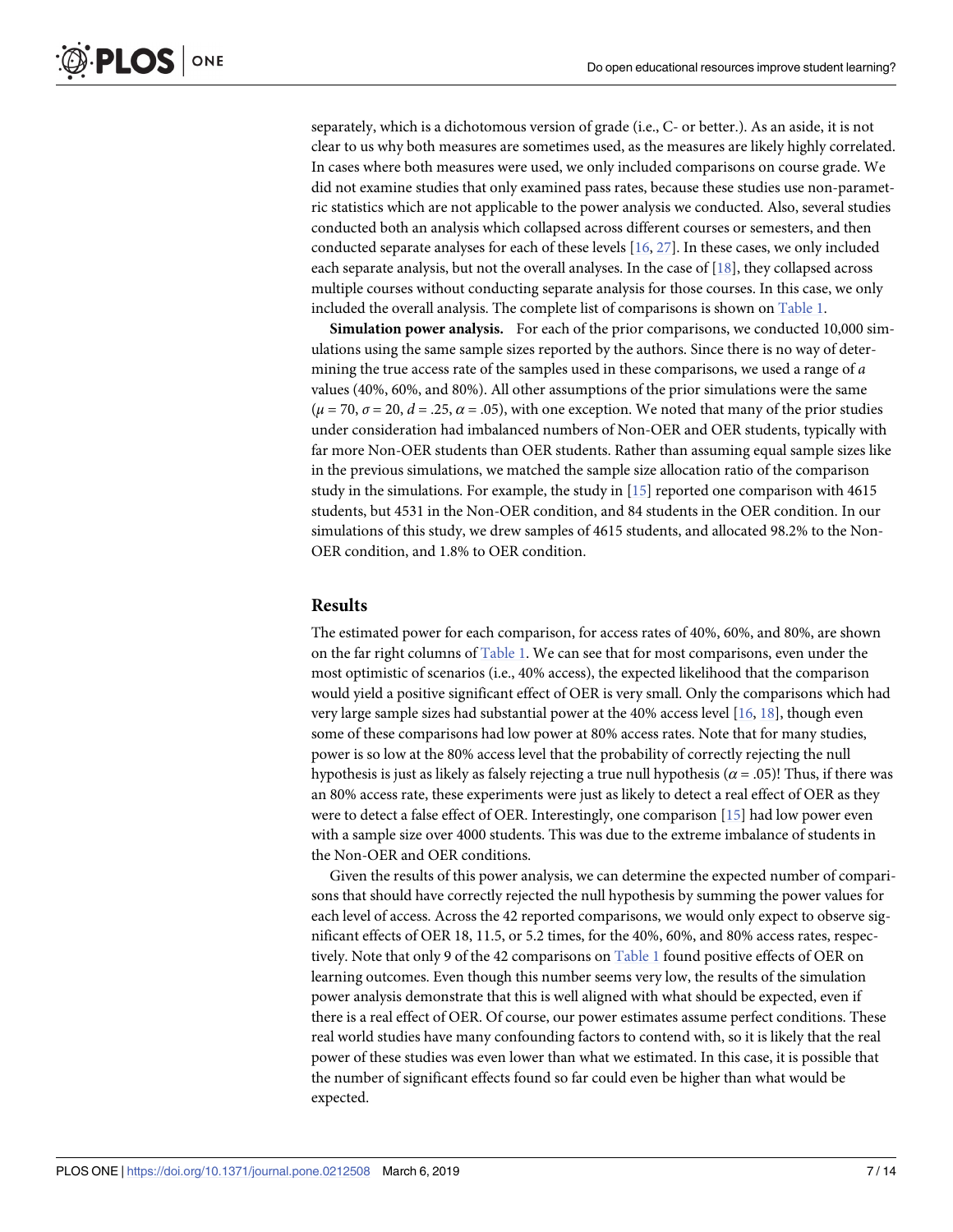#### <span id="page-7-0"></span>**[Table](#page-6-0) 1. Estimated power of prior efficacy studies across different access rates (***a***).**

|                               | $\bf n$ |            |                          | Power      |            |            |
|-------------------------------|---------|------------|--------------------------|------------|------------|------------|
| <b>Comparison</b> [Reference] | Non-OER | <b>OER</b> | Outcome                  | $a_{40\%}$ | $a_{60\%}$ | $a_{80\%}$ |
| Earth Science <sup>[27]</sup> | 351     | 359        |                          | 0.54       | 0.28       | 0.11       |
| Biology [27]                  | 486     | 499        |                          | 0.70       | 0.36       | 0.13       |
| Chemistry [27]                | 437     | 416        | $\boldsymbol{+}$         | 0.64       | 0.31       | 0.12       |
| Chemistry [9]                 | 448     | 478        |                          | 0.67       | 0.35       | 0.13       |
| Biology [15]                  | 134     | 99         |                          | 0.22       | 0.14       | 0.06       |
| Business [15]                 | 228     | 227        |                          | 0.39       | 0.20       | 0.07       |
| English [15]                  | 93      | 46         | $^{\mathrm{+}}$          | 0.14       | 0.10       | 0.04       |
| Math 60 [15]                  | 722     | 49         |                          | 0.20       | 0.11       | 0.05       |
| Math 80 [15]                  | 143     | 20         |                          | 0.10       | 0.07       | 0.04       |
| Math 100 [15]                 | 358     | 47         |                          | 0.18       | 0.10       | 0.04       |
| Math 150 [15]                 | 76      | 30         |                          | 0.11       | 0.07       | 0.04       |
| Math 219 [15]                 | 335     | 27         |                          | 0.12       | 0.08       | 0.04       |
| Math 1010 [15]                | 4,531   | 84         |                          | 0.30       | 0.15       | 0.08       |
| Math 1210 [15]                | 247     | 93         | $+$                      | 0.26       | 0.14       | 0.06       |
| Math 920 [15]                 | 345     | 42         | $\qquad \qquad +$        | 0.16       | 0.10       | 0.06       |
| Psych 100 [15]                | 822     | 26         |                          | 0.13       | 0.07       | 0.04       |
| Psych 101 [15]                | 814     | 109        |                          | 0.33       | 0.18       | 0.07       |
| Psych 103a [15]               | 52      | 97         |                          | 0.15       | 0.10       | 0.05       |
| Psych 103b [15]               | 364     | 91         |                          | 0.30       | 0.13       | 0.06       |
| Writing [14]                  | 4,707   | 552        |                          | 0.95       | 0.64       | 0.22       |
| Reading [14]                  | 1,553   | 477        |                          | 0.88       | 0.53       | 0.17       |
| Psychology <sup>[14]</sup>    | 1,849   | 223        |                          | 0.61       | 0.36       | 0.10       |
| Business [14]                 | 168     | 1,070      |                          | 0.50       | 0.27       | 0.09       |
| Geography [14]                | 731     | 388        |                          | 0.70       | 0.40       | 0.13       |
| Biology [14]                  | 844     | 323        |                          | 0.70       | 0.35       | 0.13       |
| Algebra [14]                  | 967     | 221        |                          | 0.54       | 0.29       | 0.10       |
| Summer 2014 [16]              | 1,416   | 131        | $\overline{\phantom{a}}$ | 0.41       | 0.22       | 0.09       |
| Fall 2014 [16]                | 3,576   | 226        |                          | 0.62       | 0.34       | 0.11       |
| Spring 2015 [16]              | 2,620   | 1,250      |                          | 1.00       | 0.86       | 0.32       |
| Summer 2015 [16]              | 855     | 675        |                          | 0.86       | 0.54       | 0.18       |
| Fall 2015 [16]                | 1,951   | 2,394      | $^{\mathrm{+}}$          | 1.00       | 0.92       | 0.46       |
| Spring 2016 [16]              | 1,070   | 2,912      |                          | 0.99       | 0.83       | 0.32       |
| Overall [18]                  | 11,681  | 10,141     | $\boldsymbol{+}$         | 1.00       | 1.00       | 0.97       |
| Exam 1 Open Print [17]        | 83      | 51         |                          | 0.12       | 0.08       | 0.04       |
| Exam 1 Open Digital [17]      | 83      | 44         |                          | 0.13       | 0.08       | 0.05       |
| Exam 2 Open Print [17]        | 83      | $51\,$     |                          | 0.13       | 0.07       | 0.05       |
| Exam 2 Open Digital [17]      | 83      | $\bf 44$   |                          | $0.11\,$   | 0.10       | 0.04       |
| Exam 3 Open Print [17]        | 83      | 51         |                          | 0.12       | 0.08       | 0.06       |
| Exam 3 Open Digital [17]      | 83      | $\bf 44$   | $\boldsymbol{+}$         | 0.13       | 0.05       | 0.04       |
| Psychology [28]               | 316     | 204        |                          | 0.44       | 0.23       | 0.10       |
| Lester's Class [12]           | 112     | 122        |                          | 0.24       | 0.12       | 0.05       |
| Lawrence's Class [12]         | 88      | 56         |                          | 0.16       | 0.10       | 0.04       |

Note that + indicates the comparison favored the OER condition while - favored the non-OER condition.

<https://doi.org/10.1371/journal.pone.0212508.t001>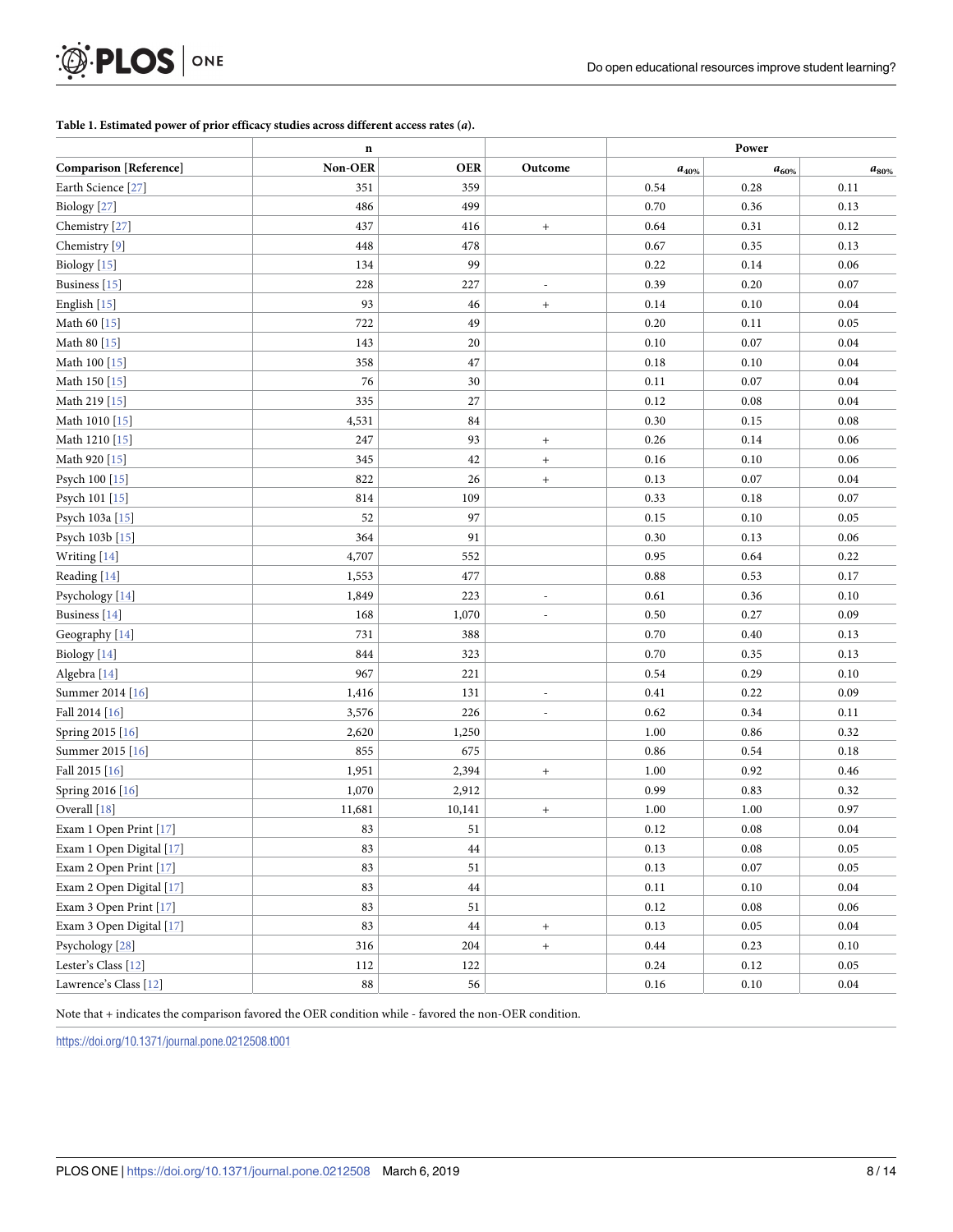# **Discussion**

Over the last decade, there has been a fair amount of research examining whether the adoption of OER textbooks improves student learning outcomes relative to commercial textbooks. The majority of this research has found no significant difference between OER and commercial texts when measuring learning performance. We have argued that one possible reason why most tests of OER efficacy fail stems from the predictions of the access hypothesis. The access hypothesis, formally introduced by us, states that OER might improve learning outcomes relative to traditional course materials by improving access to the textbook. Therefore, an OER intervention should only affect a subset of students who would not have access to the textbook. Through the use of simulated power experiments, we have demonstrated that the textbook access rate of a research sample prior to the intervention has profound effects on statistical power. As the access rate of a sample increases, the power of an experiment decreases dramatically. If the access rate is high, even studies with very large sample sizes should produce null results most of the time.

Overall, our analysis helps to provide better context to the studies that have examined OER efficacy. Even under ideal conditions, detecting positive effects of OER should be extremely difficult. The fact that most studies have found null effects is not surprising; in fact, these null effects are expected. Furthermore, our results stress the importance of being skeptical of studies that report positive effects of OER interventions. This is especially true if the study used relatively small sample sizes. In our simulation experiments, even comparisons with 1000 students are more likely to discover null effects than positive ones, even with access rates at the low end of the scale.

#### **Implications for OER research**

These results have several implications for future research in OER. First, we recommend that researchers attempt to measure textbook access rates in their student population prior to implementation of OER. If access rates are very high, it is important to consider that the likelihood of detecting an effect on learning outcomes should be very low. The effect of access rates should be considered when interpreting null results.

Second, it is critical that future research works towards determining the true effect size of textbook access on learning. Determining the true effect size will afford far more reliable power calculations, and more importantly, enable more meaningful interpretation of research studies. For instance, a high powered study that produces a null result is more meaningful than a low powered study that produces a null result, because the null result is unexpected in the case of a high powered study. Unfortunately, accurate measures of power require a reliable measure of effect size, and the vast majority of studies on OER efficacy do not report enough statistics in their analyses for computation of effect size estimates. It is critical that researchers report all relevant test statistics, p-values, sample sizes, means, and measures of dispersion. We encourage reviewers and editors of future research insist that authors report these measures.

Finally, it is common for OER researchers to conduct comparisons without making an explicit hypothesis or prediction. Hypotheses and predictions are critical, because they help guide research designs and interpretation of results. In the case of the access hypothesis, having an explicit mechanism makes it clear that the intervention should only affect some students. We cannot help but wonder if so many low power null effects would have been published had the access hypothesis been formally proposed earlier.

#### **Potential theoretical mechanisms for OER efficacy**

In this paper, we have discussed access as being the primary mechanism for why OER might improve learning. It is certainly possible that adoption of OER could affect learning outcomes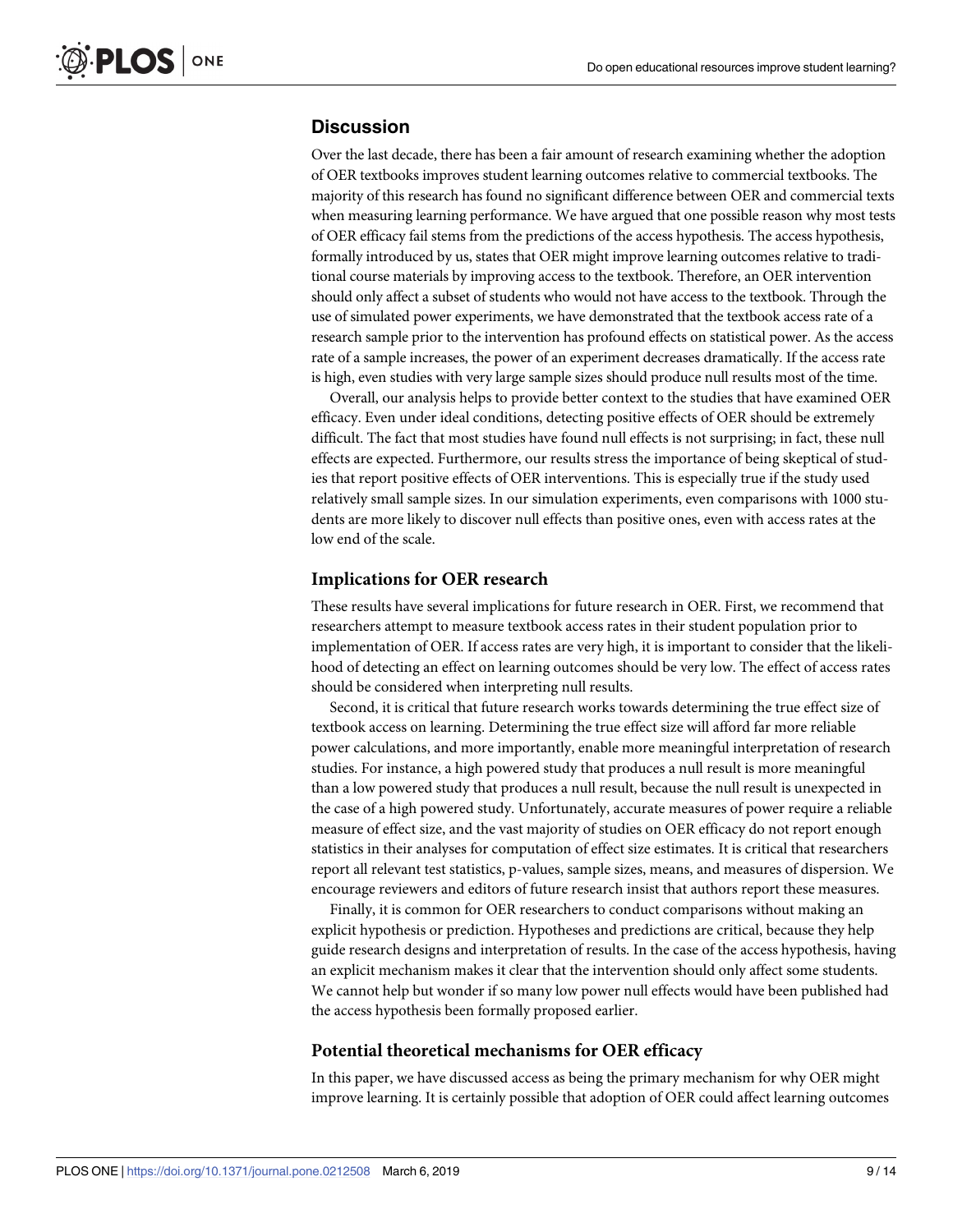in other ways. One idea is that the open nature of OER affords the ability to teach in ways that are not possible given the constraints of closed source materials [[7\]](#page-12-0). Another idea is that OER may provide better or worse quality than the commercial counterpart (e.g.,  $[17]$ ). However, as mentioned previously, these ideas are rarely expressed as a formal hypothesis, and the mechanisms are rarely tested as part of the research. One exception is the work of [\[17\]](#page-12-0), which compared learning outcomes from an OER and commercial textbook, but also examined the perceived quality and readability of the books. While differences in perceived quality and readability were observed, these differences did not translate into strong benefits to learning [\[17\]](#page-12-0). It should be noted that other mechanisms would not be subject to the same power constraints as access, as these mechanisms would presumably affect all students in the study. Thus, detecting quality difference effects, for example, should require far fewer students than access effects.

With regards to the access hypothesis, we made the assumption throughout this paper that students who have access to the textbook would use the textbook in effective ways. Of course, access is not a guarantee for learning. A student with access to a textbook could easily choose to ignore it or engage in ineffective learning strategies. These students are no better off with a textbook than they were without one. This fact creates a general boundary condition on the ability for access alone to affect learning. Practically speaking, the effect of access on learning depends critically on usage after access to the materials is supplied. If students engage with the book in ineffective ways, then access will be an irrelevant factor. To this end, we simply caution readers that while access is an important step towards improving learning, it not sufficient.

#### **Limitations**

It is important to point out that our simulated experiments provide only a proxy measure of statistical power. In particular, these simulations estimate power under an unrealistically optimistic experimental scenario. The situation only gets more difficult in real world studies, which have instructor effects, student effects, and other confounds to control for. These variables only add noise to the data, and reduce this probability of success even further. Thus, a researcher hoping to estimate their statistical power with a real-world data should understand that their actual power will be lower than those shown in [Fig](#page-5-0) 2.

Another limitation of our analysis of past research studies is that we assumed an effect size *d* of 0.25, rather than computing the observed effect sizes post hoc. Unfortunately, as previously mentioned, the vast majority of research we reviewed did not report sufficient statistics to conduct such analysis. If the true effect size of OER adoption is larger, then these studies may have had considerably more statistical power than what we estimated. To this end, we conducted a supplemental analysis which estimates the minimum effect size required in order for an OER study of varying sample sizes and access rates to achieve an acceptable level of power. This analysis is explained in detail in S1 [Appendix,](#page-11-0) and the results shown on S1 [Fig](#page-11-0). Should additional research become available that suggests the effect size is different than the one we used, S1 [Fig](#page-11-0) can be used to determine whether power of these past studies was adequate. Also, we remind readers that the source code of our analysis is available such that anyone rerun our analysis with varying levels of *d*.

#### **Relevance to educational research**

While it is tempting to think that the research failings discussed in this paper are unique to OER, the reality is that these failings are the result of a common mistake in educational research (and even social science research more broadly). Specifically, that mistake is overgeneralizing the influence of an experimental variable without critically considering the context in which that variable is manipulated. The importance of contextual factors was articulated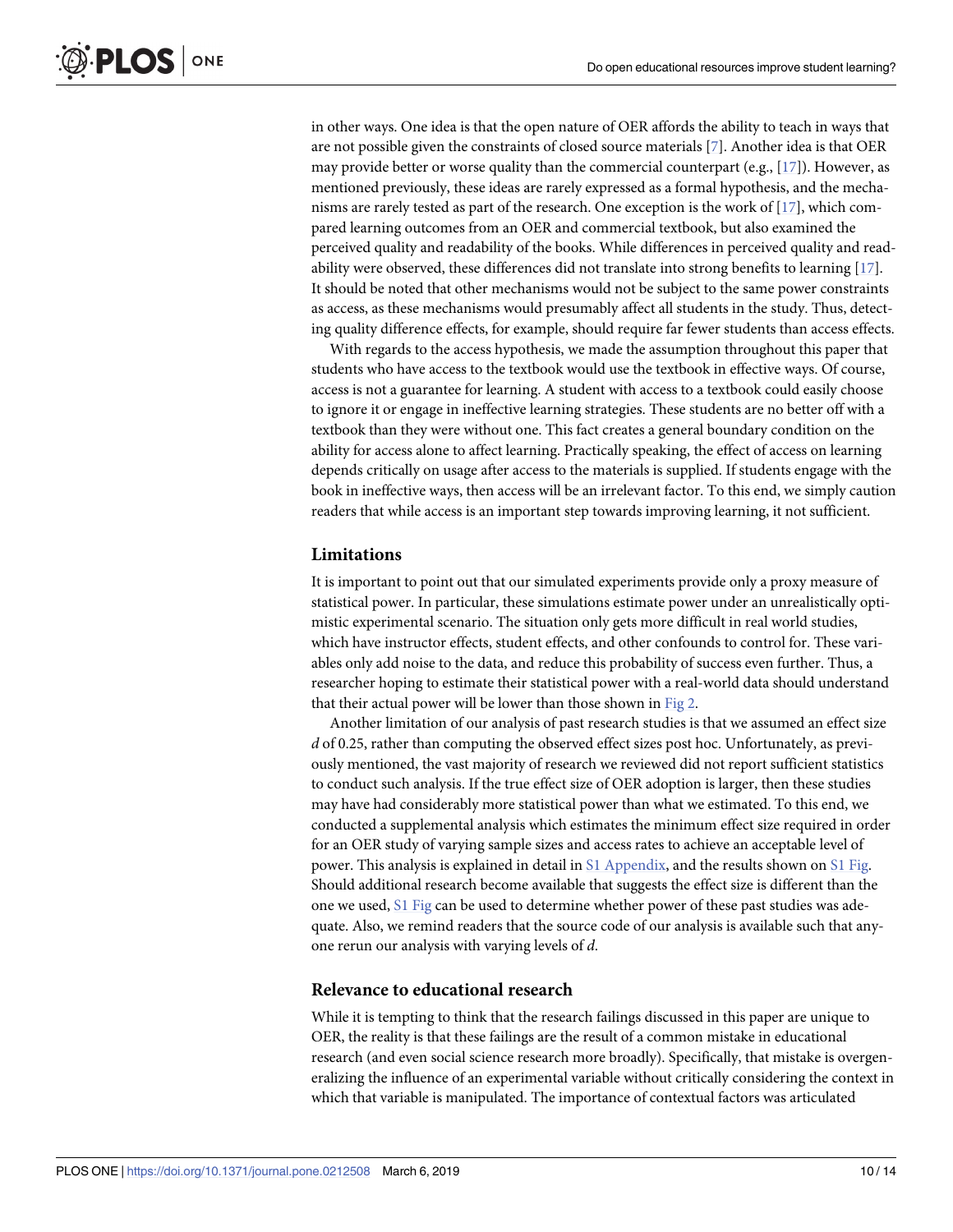<span id="page-10-0"></span>PLOS ONE

decades ago by [[33](#page-13-0), [34](#page-13-0)], who noted the fragile nature of many of the most landmark findings in memory research (e.g., levels of processing [\[35\]](#page-13-0)). In particular, it was observed that minor changes to an experimental design could completely change the outcome of a manipulation. The critical insight of [\[33\]](#page-13-0) was that variables not manipulated by the experimenter are just as important as the ones that were manipulated. The materials used, the final assessment, the types of students, and the interactions among all these factors were all critically important. Thus, if one wants to understand whether an intervention affects learning, they need to be aware of the context in which that intervention is taking place.

Of course, researchers and practitioners are naturally compelled to focus only on variables of interest in isolation. To illustrate, one of the most influential studies in education is a meta-analysis of over 800 factors that affect student learning [[36\]](#page-13-0). While compiling such an extensive list of factors is quite the achievement, in our view, it presents an unrealistic view about the nature of learning. It leads one to a misplaced belief that certain techniques are better than others. However, even the strongest factors listed by [[36\]](#page-13-0) could quite easily be rendered ineffective by applying them to certain topics, certain populations of students, or certain outcome measures. For example, it is well known that effectiveness of an educational strategy or intervention can depend on the prior aptitude of individual's in a study [\[37\]](#page-13-0). The very existence of such interactions prevents us as a field from ever discovering "laws" of human learning [\[38](#page-13-0)] or making broad sweeping claims about any intervention. In sum, the effectiveness of any educational intervention will almost always depend on the context in which it is implemented.

Failing to consider the importance of context can lead to poor study design and misleading conclusions. In this paper, we discussed the importance of student access in moderating the effectiveness of OER. Past researchers assumed OER would have a general effect on learning and failed to context influences, which lead to a dearth of under powered and ill designed studies. A similar analogue comes from the oft maligned enterprise of *media comparison studies* [\[39–42\]](#page-13-0). Media comparison studies typically evaluate student learning from a standard instructional strategy delivered on different types of "media" (e.g., computer vs. paper). Like OER, most of these studies have produced null results, and have been vehemently criticized for decades as being without merit [[39](#page-13-0)]. Indeed, [[39](#page-13-0)] took a strong stance that media is only a vehicle for delivering instructional strategies, and that media itself will never influence learning. While this is often true, others [\[41,](#page-13-0) [42](#page-13-0)] have argued that many media comparison studies employed standardized research designs that were not well suited to measure the unique mechanisms afforded by media evaluated in the study. [\[43\]](#page-13-0) reviews a wide variety of media studies which reveal the nuances of when media can have a meaningful influence on student outcomes. Thus, by carefully considering the context in which an intervention occurs and is evaluated and devising appropriate hypothesis to test, one can design studies that effectively and appropriately measure the unique merits of the intervention.

## **Conclusions**

The goal of educational research is to answer important questions about education through scientific analysis. However, studies that are not grounded in theory or lack statistical power do not provide meaningful insights for answering these questions. On the contrary, such studies only muddy the waters, and move us further from determining the truth. Despite the large number of studies that have been conducted on OER efficacy, these studies unfortunately do not provide much information about the potential impacts of OER on student learning. While the large number of null effects may suggest that OER adoption may not provide much benefit to student learning, the reality is these studies do not provide much insight, because they were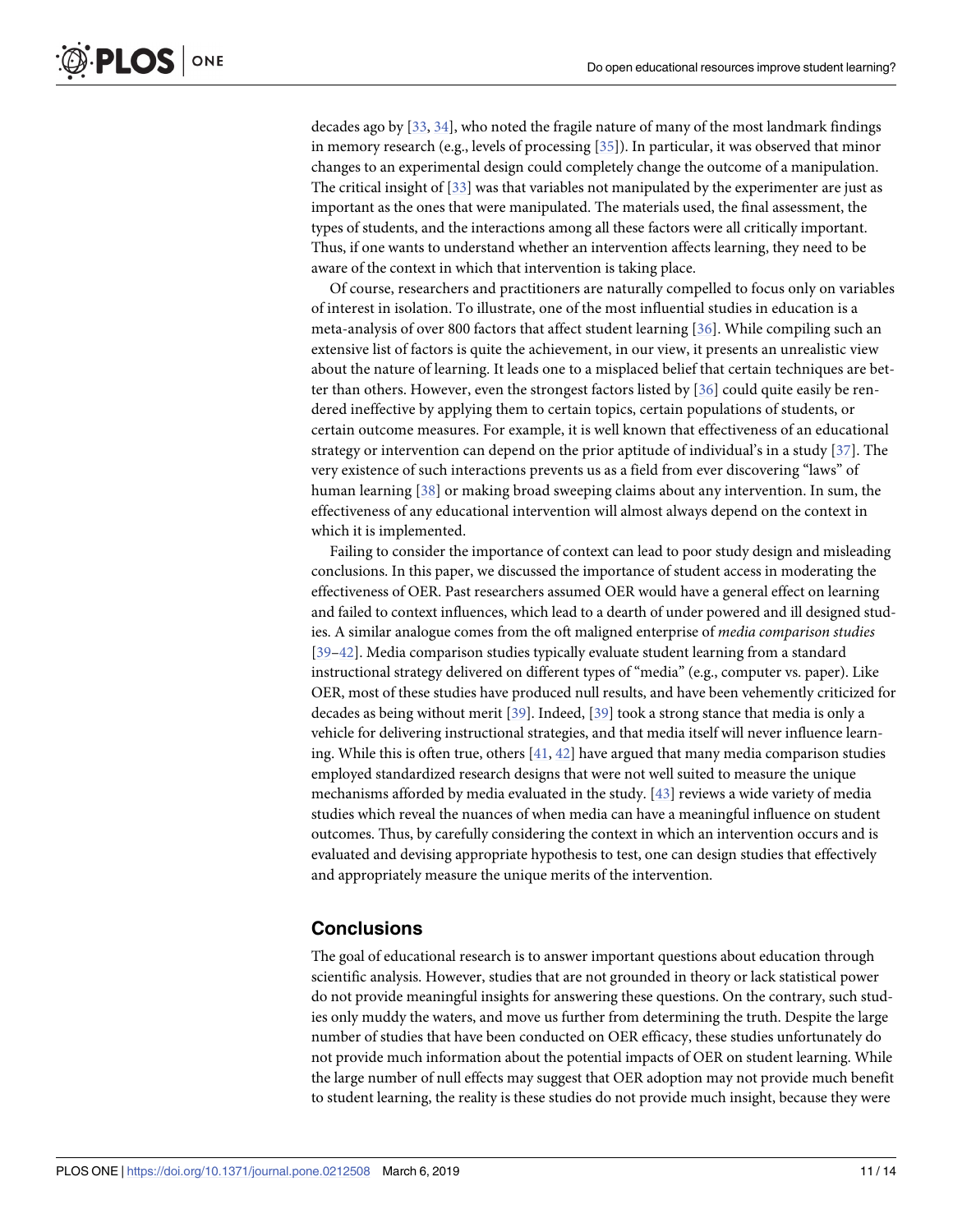<span id="page-11-0"></span>incapable of detecting positive effects even if they did exist. As it currently stands, the question of whether OER affects student learning remains unanswered.

# **Supporting information**

**S1 [Appendix](http://www.plosone.org/article/fetchSingleRepresentation.action?uri=info:doi/10.1371/journal.pone.0212508.s001). Supplemental simulation analysis.** (PDF)

**S1 [Fig](http://www.plosone.org/article/fetchSingleRepresentation.action?uri=info:doi/10.1371/journal.pone.0212508.s002). Minimum effect size required to detect an effect of OER at 80% success rate as a function of access rate and sample size.** For a given value of *a*, the minimum value of *d* necessary to detect an effect of OER is very sensitive to sample sizes *n* below 1000. Conversely, for a given value of *n*, the minimum value of *d* is extremely sensitive to the access rate. (TIFF)

## **Acknowledgments**

The authors would like to thank Micaela McGlone for her project management support on this project.

# **Author Contributions**

**Conceptualization:** Phillip J. Grimaldi, Debshila Basu Mallick, Andrew E. Waters.

**Formal analysis:** Phillip J. Grimaldi, Andrew E. Waters.

**Investigation:** Phillip J. Grimaldi.

**Methodology:** Phillip J. Grimaldi.

**Project administration:** Phillip J. Grimaldi.

**Software:** Phillip J. Grimaldi.

**Supervision:** Richard G. Baraniuk.

**Visualization:** Phillip J. Grimaldi.

**Writing – original draft:** Phillip J. Grimaldi.

**Writing – review & editing:** Phillip J. Grimaldi, Debshila Basu Mallick, Andrew E. Waters, Richard G. Baraniuk.

#### **References**

- **[1](#page-0-0).** Perry MJ. Chart of the Day: The Astronomical Rise in College Textbook Prices vs. Consumer Prices and Recreational Books; 2016. Retrieved from [http://www.aei.org/publication/chart-of-the-day-the](http://www.aei.org/publication/chart-of-the-day-the-astronomical-rise-in-college-textbook-prices-vs-consumer-prices-and-recreational-books/)[astronomical-rise-in-college-textbook-prices-vs-consumer-prices-and-recreational-books/.](http://www.aei.org/publication/chart-of-the-day-the-astronomical-rise-in-college-textbook-prices-vs-consumer-prices-and-recreational-books/)
- **[2](#page-0-0).** Baraniuk RG, Burrus CS. Global Warming toward Open Educational Resources. Communications of the ACM. 2008; 51(9):30. <https://doi.org/10.1145/1378727.1388950>
- **[3](#page-0-0).** Smith MS. Opening Education. Science. 2009; 323(5910):89–93. [https://doi.org/10.1126/science.](https://doi.org/10.1126/science.1168018) [1168018](https://doi.org/10.1126/science.1168018) PMID: [19119226](http://www.ncbi.nlm.nih.gov/pubmed/19119226)
- **[4](#page-0-0).** Ruth D. 48 Percent of Colleges, 2.2 Million Students Using Free OpenStax Textbooks This Year; 2018. Retrieved from: [https://openstax.org/press/48-percent-colleges-22-million-students-using-free](https://openstax.org/press/48-percent-colleges-22-million-students-using-free-openstax-textbooks-year)[openstax-textbooks-year.](https://openstax.org/press/48-percent-colleges-22-million-students-using-free-openstax-textbooks-year)
- **[5](#page-0-0).** Seaman JE, Seaman J. Opening the Textbook: Educational Resources in U.S. Higher Education, 2017; 2017. Retrieved from [https://www.onlinelearningsurvey.com/reports/openingthetextbook2017.pdf.](https://www.onlinelearningsurvey.com/reports/openingthetextbook2017.pdf)
- **[6](#page-0-0).** Perry MJ. Wednesday Afternoon Links; 2017. Retrieved from [http://www.aei.org/publication/](http://www.aei.org/publication/wednesday-afternoon-links-30/) [wednesday-afternoon-links-30/.](http://www.aei.org/publication/wednesday-afternoon-links-30/)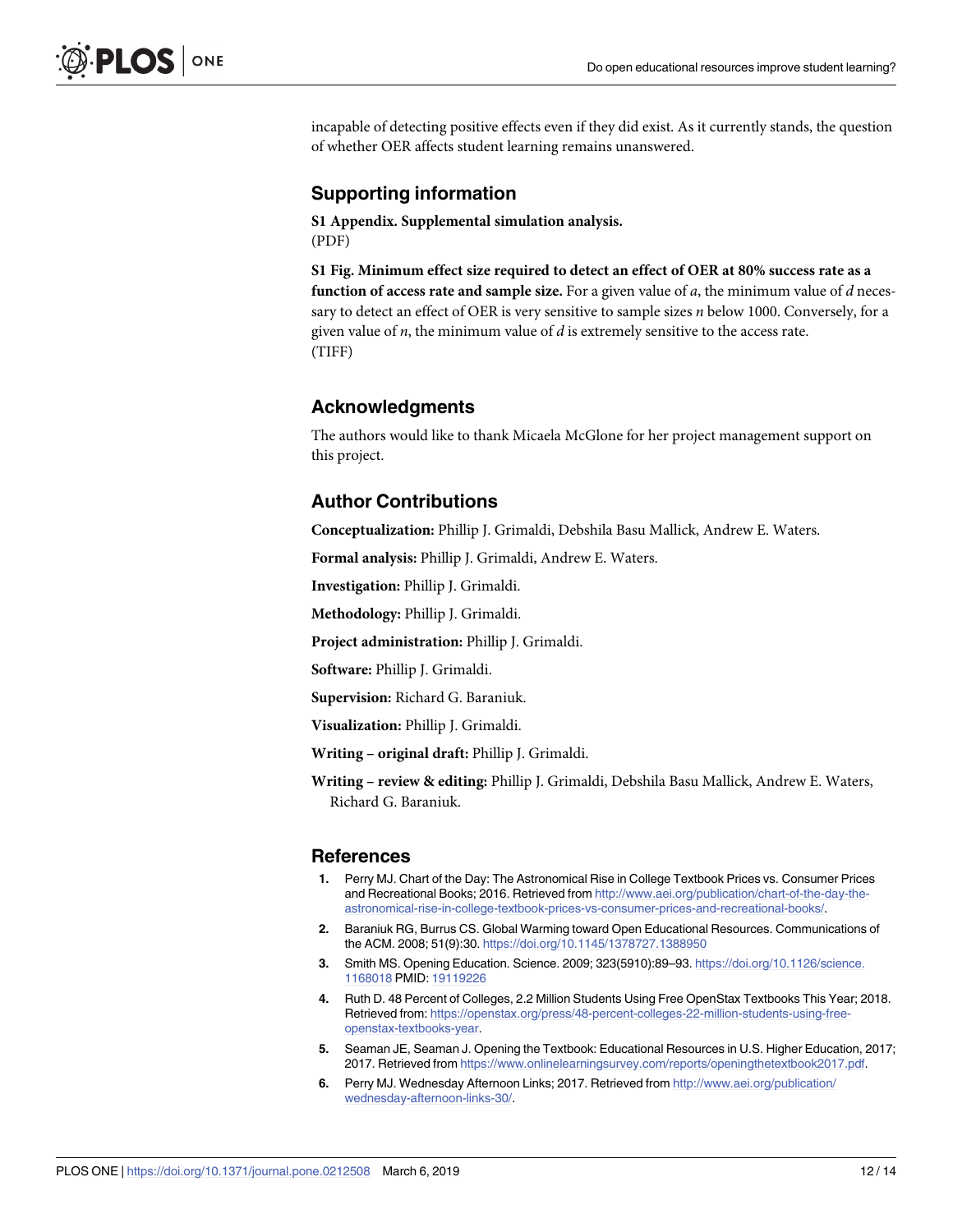- <span id="page-12-0"></span>**[7](#page-0-0).** Bliss T, Robinson TJ, Hilton J, Wiley DA. An OER COUP: College Teacher and Student Perceptions of Open Educational Resources. Journal of Interactive Media in Education. 2013; 2013(1):4. [https://doi.](https://doi.org/10.5334/2013-04) [org/10.5334/2013-04](https://doi.org/10.5334/2013-04)
- **[8](#page-1-0).** Hilton J. Open Educational Resources and College Textbook Choices: A Review of Research on Efficacy and Perceptions. Educational Technology Research and Development. 2016; 64(4):573–590. <https://doi.org/10.1007/s11423-016-9434-9>
- **[9](#page-1-0).** Allen G, Guzman-Alvarez A, Molinaro M, Larsen DS. Assessing the Impact and Efficacy of the OpenAccess ChemWiki Textbook Project; 2015. Retrieved from [https://library.educause.edu/resources/](https://library.educause.edu/resources/2015/1/assessing-the-impact-and-efficacy-of-the-openaccess-chemwiki-textbook-project) [2015/1/assessing-the-impact-and-efficacy-of-the-openaccess-chemwiki-textbook-project.](https://library.educause.edu/resources/2015/1/assessing-the-impact-and-efficacy-of-the-openaccess-chemwiki-textbook-project)
- **10.** Bowen WG, Chingos MM, Lack KA, Nygren TI. Interactive Learning Online at Public Universities: Evidence from Randomized Trials; 2012. Retrieved from [http://mitcet.mit.edu/wpcontent/uploads/2012/05/](http://mitcet.mit.edu/wpcontent/uploads/2012/05/BowenReport-2012.pdf) [BowenReport-2012.pdf](http://mitcet.mit.edu/wpcontent/uploads/2012/05/BowenReport-2012.pdf).
- **11.** Hilton J, Gaudet D, Clark P, Robinson J, Wiley D. The Adoption of Open Educational Resources by One Community College Math Department. The International Review of Research in Open and Distributed Learning. 2013; 14(4).
- **[12](#page-1-0).** Lawrence CN, Lester JA. Evaluating the Effectiveness of Adopting Open Educational Resources in an Introductory American Government Course. Journal of Political Science Education. 2018; p. 1–12.
- **[13](#page-1-0).** Lovett M, Meyer O, Thille C. The Open Learning Initiative: Measuring the Effectiveness of the OLI Statistics Course in Accelerating Student Learning. Journal of Interactive Media in Education. 2008; 2008(1). <http://doi.org/10.5334/2008-14>.
- **[14](#page-1-0).** Robinson TJ. The Effects of Open Educational Resource Adoption on Measures of Post-Secondary Student Success [Unpublished Dissertation]. Brigham Young University; 2015.
- **[15](#page-1-0).** Fischer L, Hilton J, Robinson TJ, Wiley DA. A Multi-Institutional Study of the Impact of Open Textbook Adoption on the Learning Outcomes of Post-Secondary Students. Journal of Computing in Higher Education. 2015; 27(3):159–172. <https://doi.org/10.1007/s12528-015-9101-x>
- **[16](#page-1-0).** Winitzky-Stephens JR, Pickavance J. Open Educational Resources and Student Course Outcomes: A Multilevel Analysis. The International Review of Research in Open and Distributed Learning. 2017; 18(4). <https://doi.org/10.19173/irrodl.v18i4.3118>
- **[17](#page-1-0).** Jhangiani RS, Dastur FN, Le Grand R, Penner K. As Good or Better than Commercial Textbooks: Students' Perceptions and Outcomes from Using Open Digital and Open Print Textbooks. Canadian Journal for the Scholarship of Teaching and Learning. 2018; 9(1):1–22. [https://doi.org/10.5206/cjsotl](https://doi.org/10.5206/cjsotl-rcacea.2018.1.5)[rcacea.2018.1.5](https://doi.org/10.5206/cjsotl-rcacea.2018.1.5)
- **[18](#page-1-0).** Colvard NB, Watson CE, Park H. The Impact of Open Educational Resources on Various Student Success Metrics. International Journal of Teaching and Learning in Higher Education. 2018; 30(2):262– 275.
- **[19](#page-1-0).** Griggs RA, Jackson SL. Studying Open Versus Traditional Textbook Effects on Students' Course Performance: Confounds Abound. Teaching of Psychology. 2017; 44(4):306–312. [https://doi.org/10.1177/](https://doi.org/10.1177/0098628317727641) [0098628317727641](https://doi.org/10.1177/0098628317727641)
- **[20](#page-1-0).** Hilton J, Wiley D, Fischer L, Nyland R. Guidebook to Research on Open Educational Resources Adoption. Retrieved from [http://openedgroup.org/wp-content/uploads/2016/08/OER-Research-Guidebook.](http://openedgroup.org/wp-content/uploads/2016/08/OER-Research-Guidebook.pdf) [pdf](http://openedgroup.org/wp-content/uploads/2016/08/OER-Research-Guidebook.pdf); 2016.
- **[21](#page-2-0).** Florida Virtual Campus. 2016 Student Textbook and Course Materials Survey; 2016. Retrieved from [http://www.openaccesstextbooks.org/pdf/2016\\_Florida\\_Student\\_Textbook\\_Survey.pdf](http://www.openaccesstextbooks.org/pdf/2016_Florida_Student_Textbook_Survey.pdf).
- **[22](#page-2-0).** Podolefsky N, Finkelstein N. The Perceived Value of College Physics Textbooks: Students and Instructors May Not See Eye to Eye. The Physics Teacher. 2006; 44(6):338–342. [https://doi.org/10.1119/1.](https://doi.org/10.1119/1.2336132) [2336132](https://doi.org/10.1119/1.2336132)
- **[23](#page-2-0).** French M, Taverna F, Neumann M, Paulo Kushnir L, Harlow J, Harrison D, et al. Textbook Use in the Sciences and Its Relation to Course Performance. College Teaching. 2015; 63(4):171–177. [https://doi.](https://doi.org/10.1080/87567555.2015.1057099) [org/10.1080/87567555.2015.1057099](https://doi.org/10.1080/87567555.2015.1057099)
- **[24](#page-2-0).** Feldstein A, Martin M, Hudson A, Warren K, Hilton J, Wiley D. Open Textbooks and Increased Student Access and Outcomes. European Journal of Open, Distance and E-Learning. 2012; 2012(2).
- **[25](#page-2-0).** Cohen J. A Power Primer. Psychological Bulletin. 1992; 112:155–159. [http://dx.doi.org/10.1037/0033-](http://dx.doi.org/10.1037/0033-2909.112.1.155) [2909.112.1.155](http://dx.doi.org/10.1037/0033-2909.112.1.155) PMID: [19565683](http://www.ncbi.nlm.nih.gov/pubmed/19565683)
- **[26](#page-3-0).** Cohen J. Statistical Power Analysis for the Behavioural Sciences. 2nd ed. Hillsdale, NJ: Erlbaum; 1988.
- **[27](#page-4-0).** Robinson TJ, Fischer L, Wiley D, Hilton J. The Impact of Open Textbooks on Secondary Science Learning Outcomes. Educational Researcher. 2014; 43(7):341–351. [https://doi.org/10.3102/](https://doi.org/10.3102/0013189X14550275) [0013189X14550275](https://doi.org/10.3102/0013189X14550275)